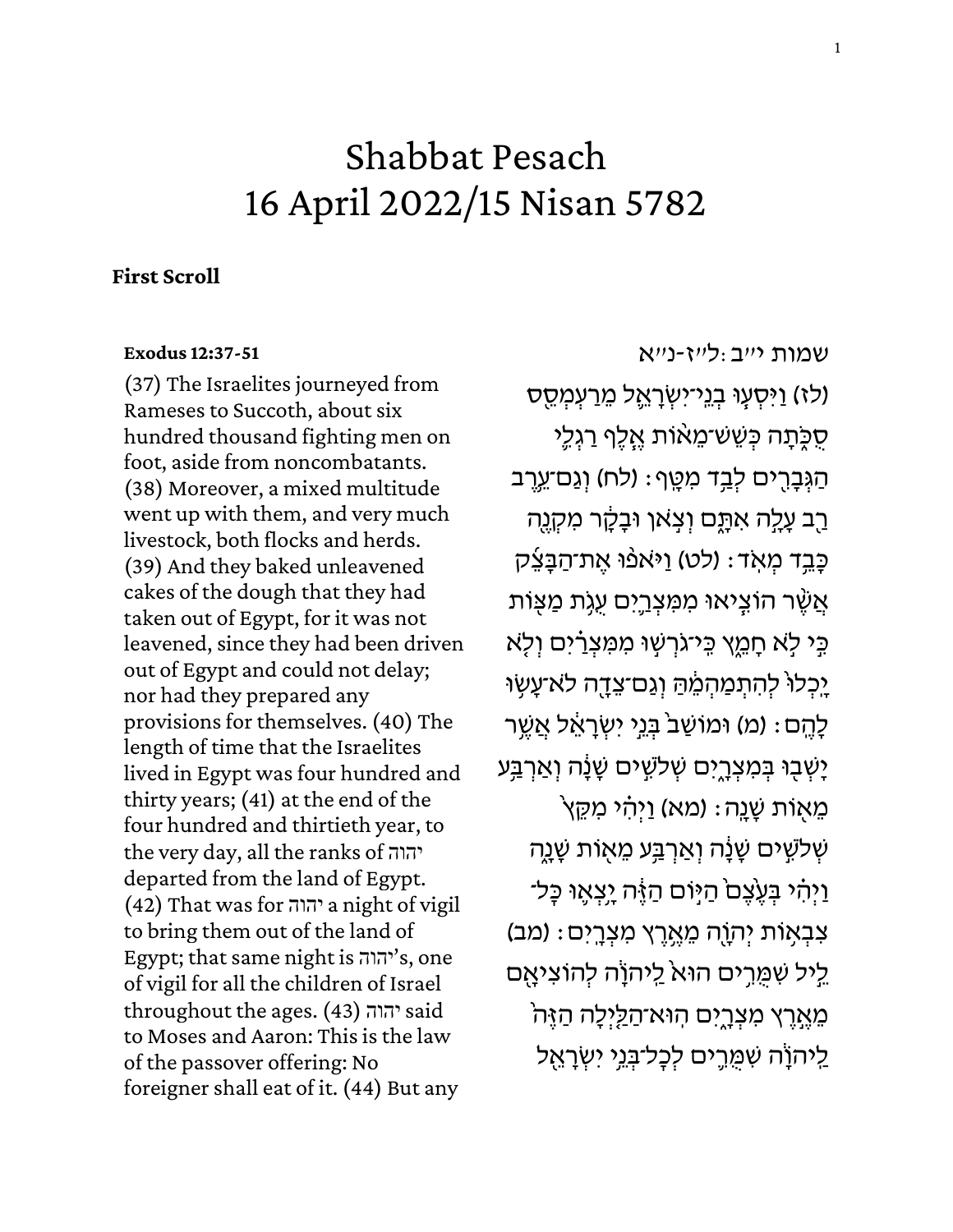householder's purchased male slave may eat of it once he has been circumcised. (45) No bound or hired laborer shall eat of it. (46) It shall be eaten in one house: you shall not take any of the flesh outside the house; nor shall you break a bone of it. (47) The whole community of Israel shall offer it. (48) If a male stranger who dwells with you would offer the passover to יהוה, all his males must be circumcised; then he shall be admitted to offer it; he shall then be as a citizen of the country. But no uncircumcised man may eat of it. (49) There shall be one law for the citizen and for the stranger who dwells among you. (50) And all the Israelites did so; as יהוה had commanded Moses and Aaron, so they did. (51) That very day יהוה freed the Israelites from the land of Egypt, troop by troop.

 $\{ \mathsf{o} \}$  ; לְדרֹתֵם (מג) וַיָּאמֶר יְהוָהֹ אֱל־מֹשֶׁה וְאַהֲרֹן זְאת חֻקָּת הַפִֵּסַח כָּל־בֵּן־נֵכָר לֹא־ יְאכַל בְּוֹ : (מד) וִכָּל־עֱבֶד אִישׁ מִקְנַת־ ַּכְּסֶף וּמַלְתָּה אֹתוֹ אָז יִאכַל בִּוֹ : (מה) תּוֹשֶׁב וְשָׂכִיר לא־יְאכַל בִּוֹ (מו) בְּבֵיִת אֵחָד<sup>י</sup> יֵאָבֶל לא־תוֹצֵיא מִּ הַ<u>בְּ</u>יִּת מִּו־הַבְּשֵׂר חֶוּצָה וְעֻצֶם לָא תִשְׁבָּרוּ־בָוֹ : (מז) כַּל־עֲ<u>ד</u>ָת יִשְׂרָאֵל ֿיַעֲשָׂוּ אֹתָוֹ : (מַח) וְכֵי־יָגוּר אִתְּדָּ גֶֿר וְעֲשֶׂה בֶּ֫סָח לַיהוַה הִמְּוֹל לִו כַל־זַבָּ֫ר וְאָזֹ יִקְרֵב לַעֲשתוֹ וְהָיָה כְּאֱזְרַח ֹהָאֶרֵץ וִכָּל־עָרֵל לְאֹ־יְאֹכַל בְּוֹ : (מט) תּוֹרָה אַחַׁת יִהְיֶה לֶאֶזְרֶח וְלַגֵּר הַגְּר בְּתוֹכְבֵם : (נ) <u>וַיְּע</u>ֵשְׂוּ כָּל־בְּנֵי יִשְׂרָאֵל ַּכְּאֲשֶׁר צְוָּה יְהָוֶה אֱת־מֹשֱה וְאֱת־ אַהֲרֶן כֵּן עַשְׂוּ $\{\sigma\}$  (נא) וַיִּהְי ּבְּעֵצֵם הַיִּּוֹם הַזֶּה הוֹצִּיא יִהוָׂה אֵת־ ּבְנֵי יִשְׂרָאֱל מֶאֱרֶץ מִצְרֵיִם עַל־  $\{ \Omega \} :$ צִּבְאֹתֵם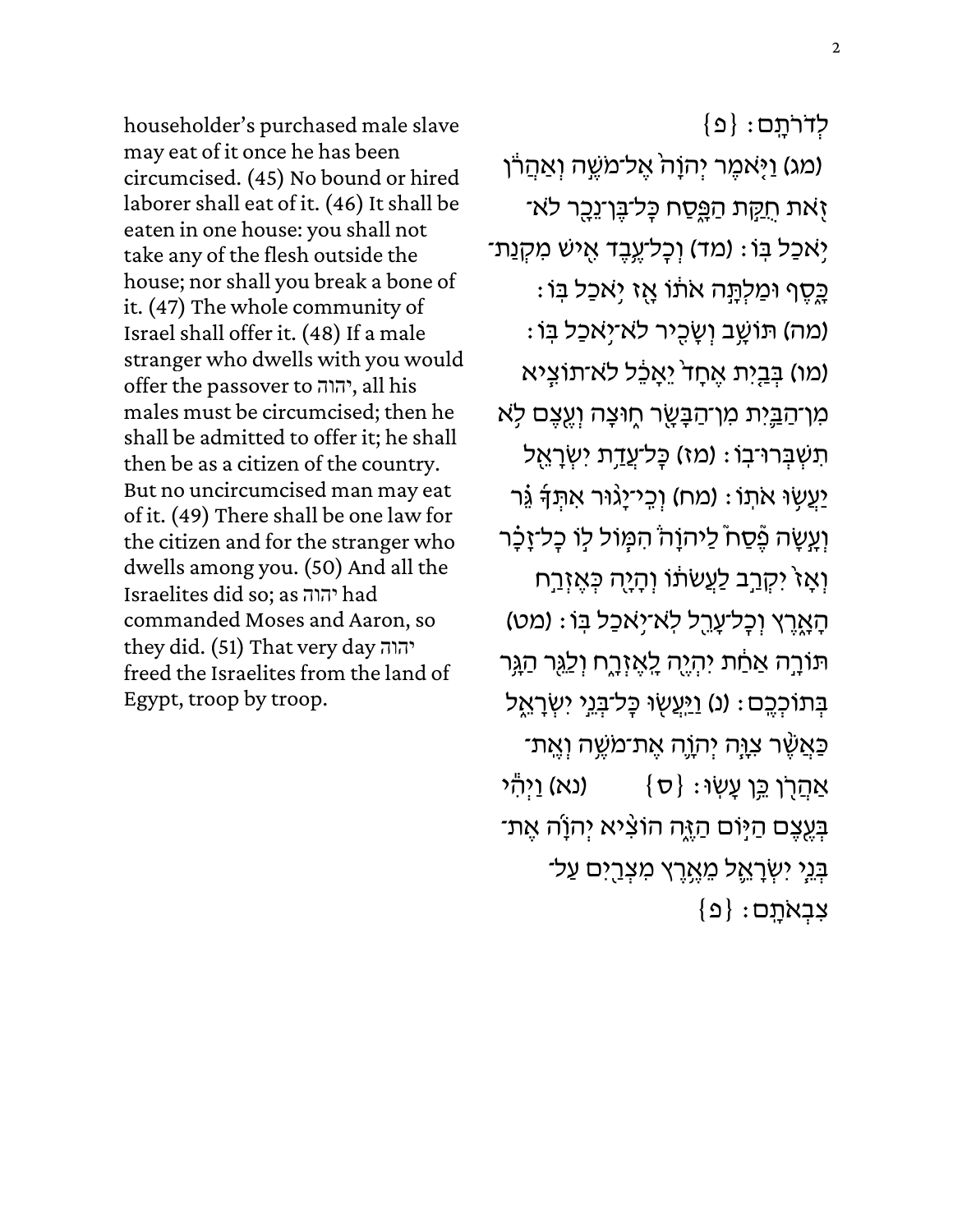#### **[Deuteronomy 8:10-18](https://www.sefaria.org/Deuteronomy.8.10-18)**

(10) When you have eaten your fill, give thanks to your God יהוה for the good land given to you. (11) Take care lest you forget your God יהוה and fail to keep the divine commandments, rules, and laws which I enjoin upon you today. (12) When you have eaten your fill, and have built fine houses to live in, (13) and your herds and flocks have multiplied, and your silver and gold have increased, and everything you own has prospered, (14) beware lest your heart grow haughty and you forget your God יהוה— who freed you from the land of Egypt, the house of bondage; (15) who led you through the great and terrible wilderness with its *seraph* serpents and scorpions, a parched land with no water in it, who brought forth water for you from the flinty rock; (16) who fed you in the wilderness with manna, which your ancestors had never known, in order to test you by hardships only to benefit you in the end— (17) and you say to yourselves, "My own power and the might of my own hand have won this wealth for me." (18) Remember that it is your God יהוה who gives you the power to get wealth, in fulfillment of the covenant made on oath with your fathers, as is still the case.

[דברים](https://www.sefaria.org/Deuteronomy.8.10-18) [ח׳:י׳-י״ח](https://www.sefaria.org/Deuteronomy.8.10-18)

י) וְאָכַלְתָּ וְשָׂבָעְתָ *וּבֵרַכְתָ* אֶת־) יְהָוֶה אֱלֹהֶ֫ידְּ עַל־הָאָרֵץ הַטֹּבָה ּאֲשֶׁר <u>נָתַ</u>ן־לֵךְ: (יא) הָשֶׁמֶר לְךָּ פֵּן־ תִּשְׁכַּח אֵת־יִהְוֶה אֱלֹהֱיִךָּ לִבְלִתִּ֫י שִׁמָּר מִצְוֹתָיוֹ וּמִשְׁפָּטָיו וְחָקִתָּיו ּאֲשֱר אֲנֹכֵי מִצַוִּּךְ הַיִּוֹם: (יִב) פֵּן־ תֹּאכַל וְשָׂבָעִתָּ וּבָתִּים טֹבֵים ּתִּבְנֶה וְיָשֶׁבְתָּ׃ (יג) וּבְקֶרְךָ וִ צְאֹנִךְ יִרְבְּיָ֫ן וְכֵסֵף וְזָהָב יִרְבֵּה־ ְלֶךְ וְכְל אֲשֶׁר־לְךָּ יִרְבֶּה: (יד) וְרָם לְבָבֶד וְשֶׁכַחְתָ אֶת־יְהֹוָה אֱלֹהֶיד הַמּוֹצִיאֲךֵָ מֶאֱרֶץ מִצְרֵיִם מִבֵּית ּ עֲבָדֵים: (טו) הַמּוֹלִיכְךָֿ בַּמִּדְבֵּר| ּהַנִּדְל וְהַנּוֹרָא נָחָשׁ | שָׂרָף וְעַקְרָב ֿוְצִמַּאוֹן אֲשֶׁר אֱין־מֵיִם הַמּוֹצִיא לְךָׂ מַׁיִּם מִצְוּר הַחַלָּמֵישׁ: (טז) ֿ הַמַּאֲכָ֫לִדְּ כְּוֹ בַּמִּדִּבָּ֫ר אֲשֱר לֹא יִדְעָוּן אֲבֹתֱיִךָּ לְמַ<sup>ּ</sup>עַן עַנְּתְדָּ וּלְמַ<sup>ּ</sup>עַן ַּנְסֹּתֶ֫דָּ לְהֵיטֶבְדָּ בְּאַחֲרִיתֶֽדָּ׃ (יז) וְאָמַרְתָּ בִּלְבָבֵךְ כֹּחִי וְעָצֵם יַדִּי עְשָׂה לִי אֶת־הַחַיִל הַזֶּה: (יח) וְזֶכַרְתָּ אֵת־יִהְוֶה אֱלֹהֶיךָ כִּי הוּא הַנּהֵן לִךְ כְּחַ לַעֲשָׂוֹת חָיִל לִמַּעַן ְהַקִים אֱת־בִּרִיתֵוֹ אֲשֶׁר־נִשְׁבֵּע  $\{ \mathfrak{Q} \}$  : לַאֲבֹתֵיךָ כַּיְוֹם הַזֶּה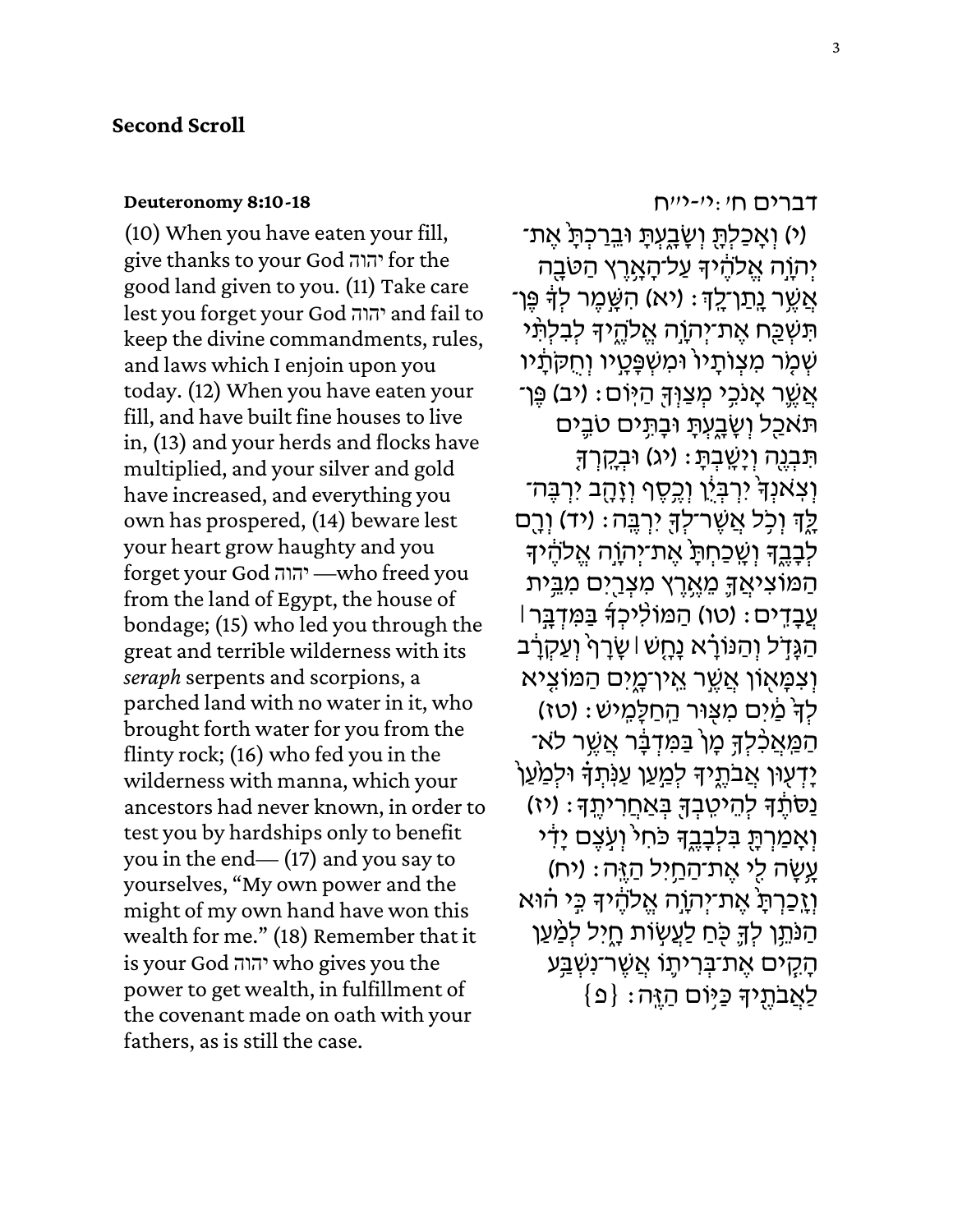## **Haftarah**

## **[Ezekiel 37:1-14](https://www.sefaria.org/Ezekiel.37.1-14)**

(1) The hand of Adonai came upon me. He took me out by the spirit of Adonai and set me down in the valley. It was full of bones. (2) He led me all around them; there were very many of them spread over the valley, and they were very dry. (3) He said to me, "O mortal, can these bones live again?" I replied, "O Adonai GOD, only You know." (4) And He said to me, "Prophesy over these bones and say to them: O dry bones, hear the word of Adonai! (5) Thus said Adonai GOD to these bones: I will cause breath to enter you and you shall live again. (6) I will lay sinews upon you, and cover you with flesh, and form skin over you. And I will put breath into you, and you shall live again. And you shall know that I am Adonai!" (7) I prophesied as I had been commanded. And while I was prophesying, suddenly there was a sound of rattling, and the bones came together, bone to matching bone. (8) I looked, and there were sinews on them, and flesh had grown, and skin had formed over them; but there was no breath in them. (9) Then He said to me, "Prophesy to the breath, prophesy, O mortal! Say to the breath: Thus

[יחזקאל](https://www.sefaria.org/Ezekiel.37.1-14) [ל״ז: א׳-י״ ד](https://www.sefaria.org/Ezekiel.37.1-14) (א) הָיְתָה עָלַי *י*ַד־יְהוָהׂ וַיּוֹצִאֲנִי בְרֹוּחַ יְהֹוָה וַיְנִיחֵנִי בְּתְוֹדְ הַבִּקְעֶה וְהָיא מִלֵאָה עֲצָמְוֹת: (ב) וְהֵעֱבִירַנִי ַעֲלֵיהֶם סָבְיִב|סָבָיב וְהִנֵּ֫ה רַבְּוֹת מְאדֹ עַל־פְּגֵי הַבִּקְעָה וְהִגֶּה יְבֵשָׁוֹת מְאָד: (ג) וַיְּאמֶר אֵלַי בֶּן־אָדָָ֫ם ֿהֲתִחְיֶינָה הָעֲצָמָוֹת הָאֱלֶה וָאֹמַל אֲדֹנֵי יֵהוֹה אַתָּה יָדֵעִתָּ: (ד) וַיְּאמֵר ּאֵלֵי הִנָּבֵא עַל־הָעֲצָמָוֹת הָאֱלֶה וְאָמַרְתָּ אֲלֵיהֶם הָעֲצָמוֹת הַיְבֵשִׁוֹת ּשְׁמְעָוּ דְּבַר־יְהוֶה : (ה) כָּה אָמַר אֲדֹנֵי יֵהוֹה לָעֲצָמָוֹת הָאֱלֵה הִ<sup>ג</sup>ֲה אֲנִי ּמֵבְיא בָכֶם רֻוּּחַ וִחְיִיתֶם : (ו) וְנָתַתִּי עֲלֵיכֶּם גִּידִים וְהַעֲלֵתָי עֲלֵי<u>כֶ</u>ם בָּשָׂר וְקָרַמְתָ*ּי* עֲלֵיכֶם<sup>ּ</sup> עִוֹר וְנָתַתִּי בָכֶם ָרִיּחַ וִחְיִיתֶם וִידַעְתֶּם כֵּי־אֲנֵי יְהֹוֶה: (ז) וְנִבֵּאתִי כַּאֲשֶׁך צַוֵּיְתִי וַיְהִי־קָוֹל ּכְּהָנִּבְאִי וְהִנֵּה־רַעַשׁ וַתִּקְרְבָוּ עֲצָמֹות ְעֶצֶם אֶל־עַצְמְוֹ : (ח) וְרָאִיתִי וְהָגֵּה־ **ְעֲלֵיהֱם גִּדִיםׂ וּבָעֲר עָלֶה וַיִּקְרַם**